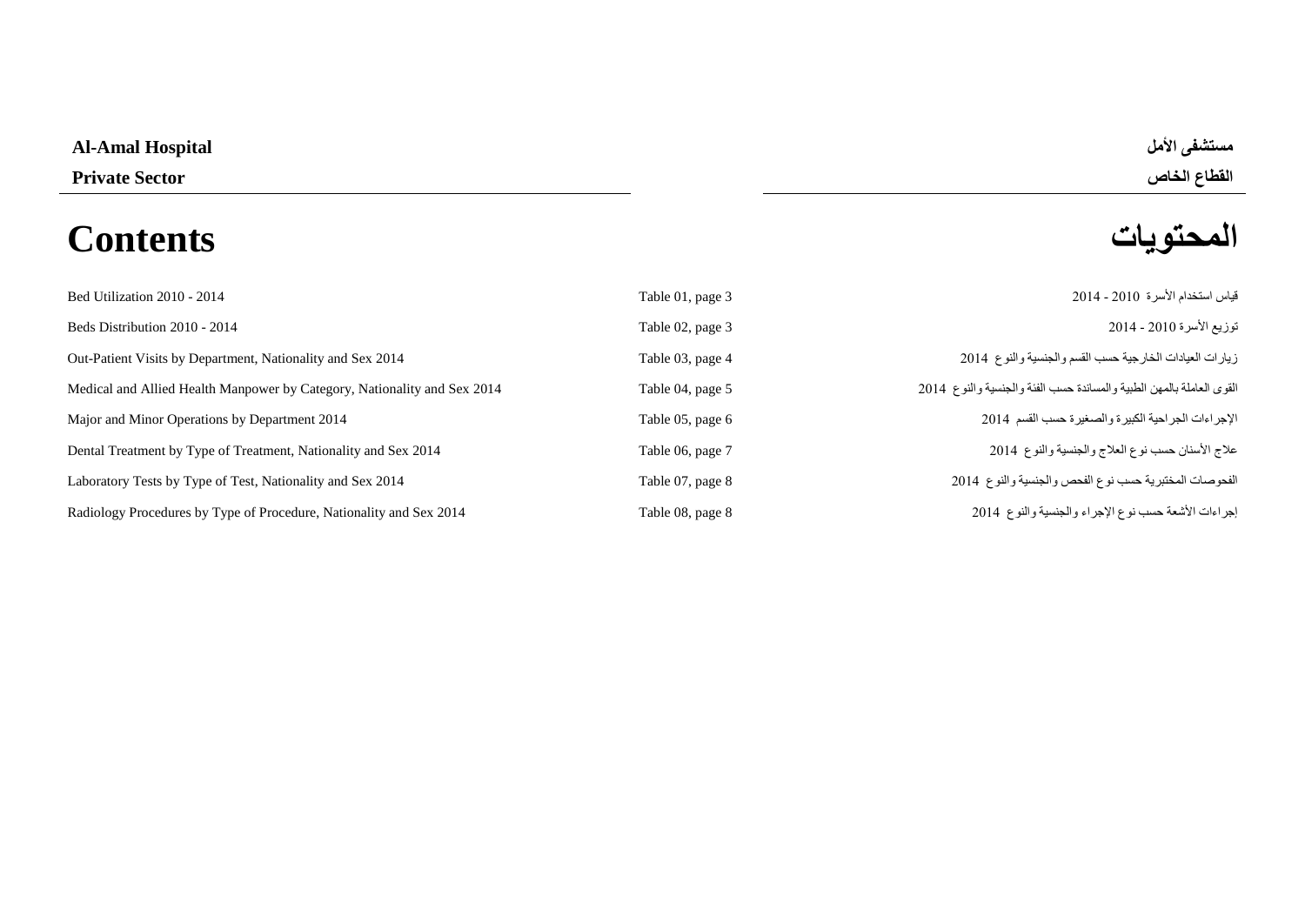### **جدول 01 Table قياس استخدام األسرة 2010 - 2014 Bed Utilization 2010 - 2014**

<span id="page-1-0"></span>

| <b>Description</b>      | 2014  | 2013  | 2012  | 2011  | 2010  | البيان                  |
|-------------------------|-------|-------|-------|-------|-------|-------------------------|
| Total admissions        | 872   | 962   | 890   | 842   | 456   | إجمالي الدخول           |
| Total discharges        | 872   | 962   | 890   | 842   | 456   | إجمالي الخروج           |
| Number of beds          | 20    | 20    | 20    | 20    | 20    | عدد الأسرة              |
| Bed days available      | 7,300 | 7,300 | 7,320 | 7,300 | 7,300 | أيام الأسرة             |
| Patient days-overnight  | 845   | 1,032 | 962   | 856   | 798   | أيام المرضي             |
| Patients days $<$ 1 day | 3,815 | 4,200 | 3,248 | 3,202 | 2,738 | أيام المرضىي أقل من يوم |
| Total patients days     | 4,660 | 5,232 | 4,210 | 4,058 | 3,536 | جملة أيام المرضى        |
| Bed occupancy rate      | 63.8  | 71.7  | 57.5  | 55.6  | 48.4  | معدل أشغال السرير       |
| Turnover rate           | 43.6  | 48.1  | 44.5  | 42.1  | 23    | معدل دوران السرير       |
| Turnover interval       | 3.0   | 2.1   | 3.5   | 3.9   | 8.3   | فترة فراغ السرير        |
| Average daily admission | 2.4   | 2.6   | 2.4   | 2.3   | 1.2   | متوسط الدخول اليومي     |
| Average daily discharge | 2.4   | 2.6   | 2.4   | 2.3   | 1.2   | متوسط الخروج اليومي     |
| Average length of stay  | 5.3   | 5.4   | 4.7   | 4.8   | 7.8   | متوسط مدة الأقامة       |

#### **توزيع األسرة 2010 - 2014 Beds Distribution 2010 - 2014 جدول 02 Table**

| <b>Service</b>                             | 2014 | 2013 | 2012         | 2011    | 2010            | الخدمة                                  |
|--------------------------------------------|------|------|--------------|---------|-----------------|-----------------------------------------|
| <b>Private Ward</b><br>Intensive Care Unit | 18   | 18   | 18<br>ົ<br>۷ | 18<br>ົ | 18              | الجناح الخاص<br>وحدة العناية القصوى     |
| <b>Total</b>                               | 20   | 20   | 20           | 20      | 20 <sub>1</sub> | الحملة                                  |
| Special Care Baby Unit / Nursery           |      |      | ົ            |         |                 | وحدة العناية الخاصة بالمواليد / الحضانة |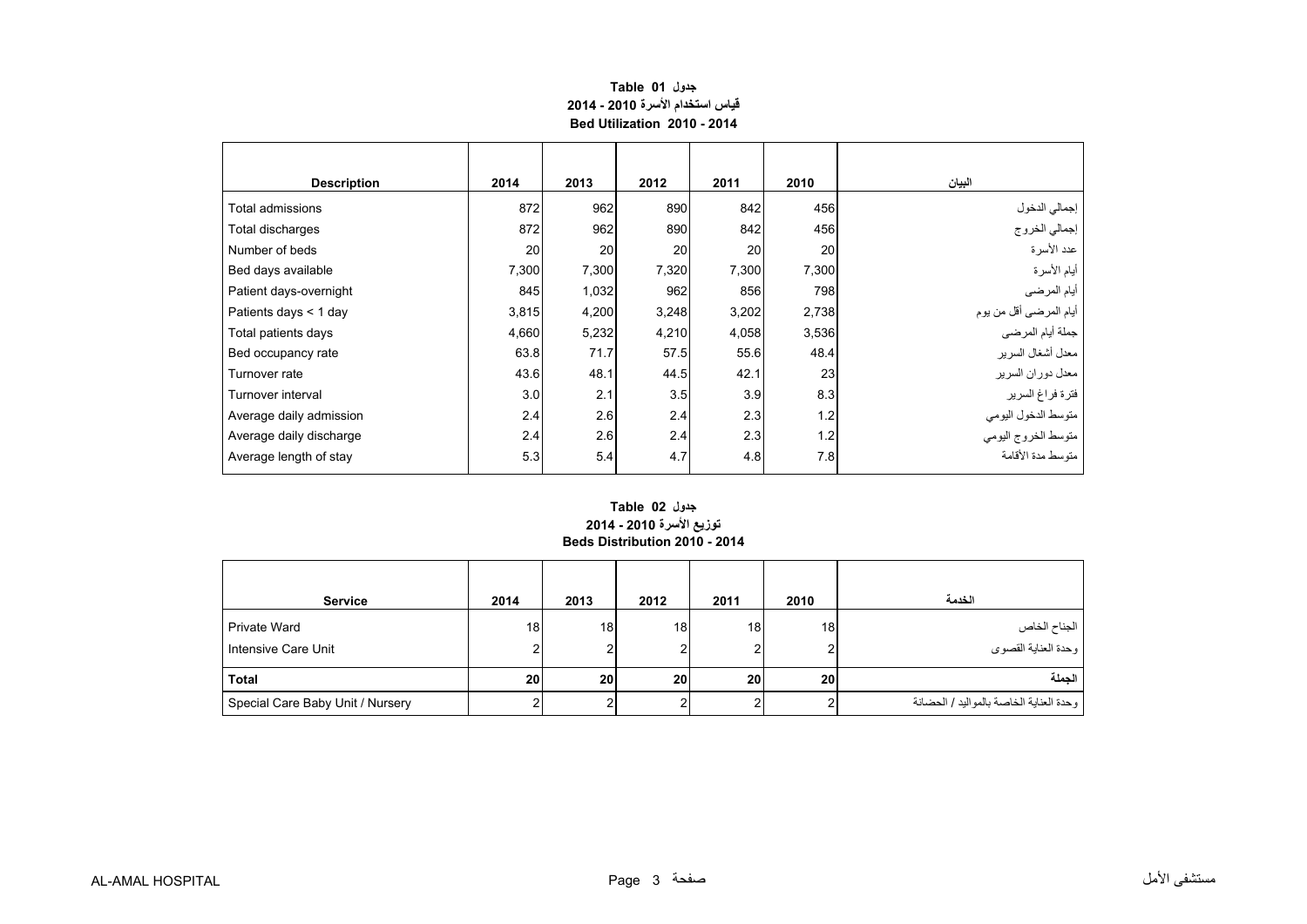<span id="page-2-0"></span>

|                                    | <b>Total</b> |                      | الجملة      | Non-Bahraini |                      | غير بحريني | <b>Bahraini</b> |                      | بحريني      |                          |
|------------------------------------|--------------|----------------------|-------------|--------------|----------------------|------------|-----------------|----------------------|-------------|--------------------------|
|                                    |              |                      |             |              |                      |            |                 |                      |             |                          |
|                                    | الجملة       | أننى                 | ذكر         | الجملة       | أننى                 | ذكر        | الجملة          | أنشى                 | نكر         |                          |
| <b>Department</b>                  | <b>Total</b> | Female               | <b>Male</b> | <b>Total</b> | Female               | Male       | Total           | Female               | <b>Male</b> | القسم                    |
| <b>General Practice</b>            | 59,180       | 37,448               | 21,732      | 4,232        | 3,115                | 1,117      | 54,948          | 34,333               | 20,615      | الطب العام               |
| Dental                             | 22,131       | 15,860               | 6,271       | 5,114        | 4,318                | 796        | 17,017          | 11,542               | 5,475       | الأسنان                  |
| Medical (Int. Medicine)            | 9,853        | 6,689                | 3,164       | 4,260        | 3,142                | 1,118      | 5,593           | 3,547                | 2,046       | الأمراض الباطنية         |
| <b>Obstetrics &amp; Gynecology</b> | 5,734        | 5,734                | <b>NA</b>   | 1,147        | 1,147                | <b>NA</b>  | 4,587           | 4,587                | <b>NA</b>   | أمراض النساء والولادة    |
| Gynecology                         | $\cdots$     | $\ddotsc$            | <b>NA</b>   | $\cdots$     | $\sim$ $\sim$ $\sim$ | <b>NA</b>  | $\cdots$        | $\sim$ $\sim$ $\sim$ |             | أمراض النساء NA          |
| Antenatal                          | $\cdots$     | $\cdots$             | <b>NA</b>   | $\cdots$     | $\cdots$             | <b>NA</b>  | $\cdots$        | $\cdots$             |             | عيادة الحوامل NA         |
| Postnatal                          | $\cdots$     | $\sim$ $\sim$ $\sim$ | <b>NA</b>   | $\cdots$     | $\sim$ $\sim$ $\sim$ | <b>NA</b>  | $\cdots$        | $\sim$ $\sim$        |             | عيادة ما بعد الو لادة NA |
| Paediatrics                        | 21,840       | 14,780               | 7,060       | 6,260        | 3,415                | 2,845      | 15,580          | 11,365               | 4,215       | أمراض الأطفال            |
| Ear, Nose & Throat                 | 13,310       | 6,777                | 6,533       | 1,855        | 666                  | 1,189      | 11,455          | 6,111                | 5,344       | أنف وأذن وحنجرة          |
| Urology                            | 2,138        | 937                  | 1,201       | 131          | 86                   | 45         | 2,007           | 851                  | 1,156       | المسالك البولية          |
| <b>Total</b>                       | 134,186      | 88,225               | 45,961      | 22,999       | 15,889               | 7,110      | 111,187         | 72,336               | 38,851      | الجملة                   |

#### **جدول 03 Table زيارات العيادات الخارجية حسب القسم والجنسية والنوع <sup>2014</sup> Out-Patient Visits by Department, Nationality and Sex 2014**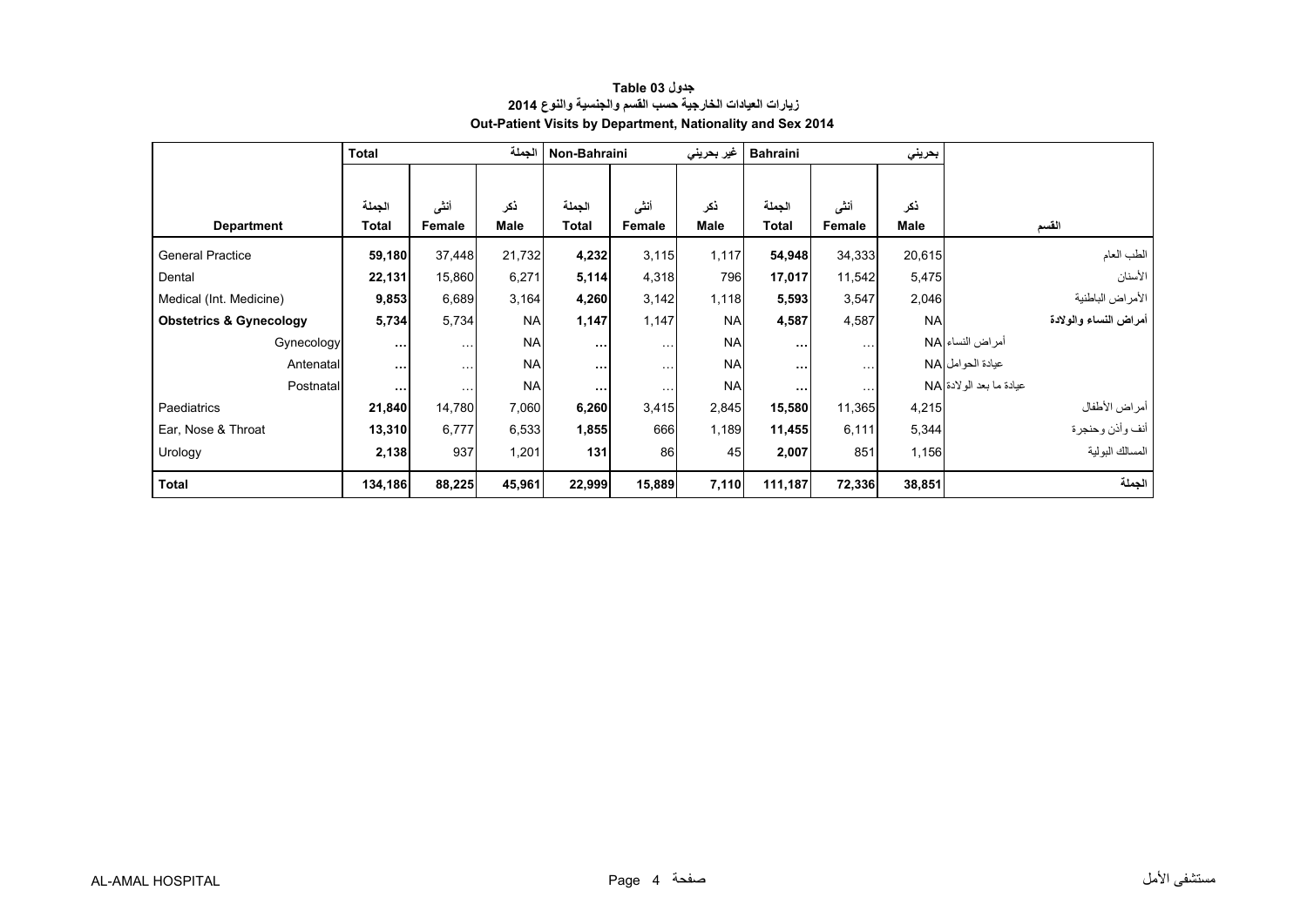#### **جدول 04 Table القوى العاملة بالمھن الطبية والمساندة حسب الفئة والجنسية والنوع <sup>2014</sup> Medical and Allied Health Manpower by Category, Nationality and Sex 2014**

<span id="page-3-0"></span>

|                                                         | <b>Total</b> |        | الجملة | Non-Bahraini |                |               | Bahraini غیر بحرینی | بحريني |             |                                                 |
|---------------------------------------------------------|--------------|--------|--------|--------------|----------------|---------------|---------------------|--------|-------------|-------------------------------------------------|
|                                                         |              |        |        |              |                |               |                     |        |             |                                                 |
|                                                         | الجملة       | أننى   | ذكر    | الجملة       | أنشى           | ذكر           | الجملة              | أنشى   | ذكر         |                                                 |
| Category                                                | <b>Total</b> | Female | Male   | <b>Total</b> | Female         | Male          | <b>Total</b>        | Female | <b>Male</b> | الفنة                                           |
| Physicians                                              | 26           | 11     | 15     | 24           | 11             | 13            |                     |        |             | الأطباء                                         |
| Dentists                                                |              |        |        |              | $\overline{2}$ |               |                     |        |             | أطباء الأسنان                                   |
| Pharmacists & Technicians                               |              |        |        |              |                |               |                     |        |             | الصيادلة وفنيو صيدلة                            |
| Nurses*                                                 | 30           | 28     |        | 24           | 24             |               |                     |        |             | الممرضين *                                      |
| <b>Practical Nurses</b>                                 |              |        |        |              |                |               |                     |        |             | الممرضين العمليين                               |
| Dental Hygienists & Technicians                         |              |        |        |              |                |               |                     |        |             | فنيو صحة الفم والأسنان                          |
| Laboratory Technologists & Technicians                  |              | З      |        |              | 3              | $\sqrt{2}$    |                     |        |             | مطلو وفنيو مختبر                                |
| Radiographers & Technicians                             |              |        |        |              |                | $\mathcal{P}$ |                     |        |             | مصورو وفنيو أشعة<br>فنيو علاج طبيعي وتأهيل مهني |
| Physiotherapists, Occupational Therapists & Technicians |              |        |        |              |                |               |                     |        |             |                                                 |

\* الممرضين : الحدد لا يثمل الممرضين العمليين والفئات الأقل . . `` العمليين والفئات الأقل معليين والفئات الأقل و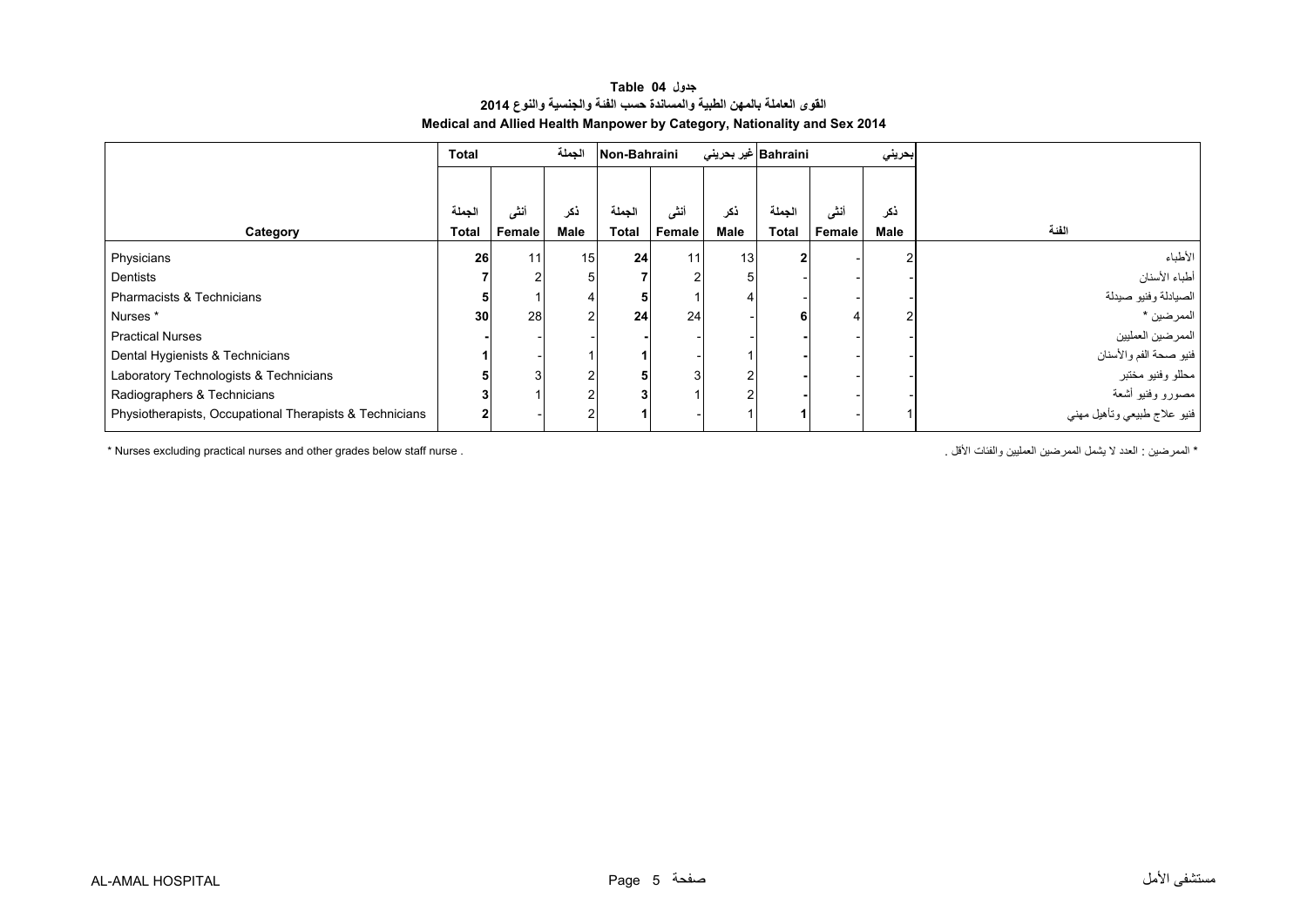| جدول Table 05                                        |
|------------------------------------------------------|
| الإجراءات الجراحية الكبيرة و الصغيرة حسب القسم 2014  |
| <b>Major and Minor Operations by Department 2014</b> |

<span id="page-4-0"></span>

|                        | <b>Procedure Type</b> |              | نوع الإجراء |                 |
|------------------------|-----------------------|--------------|-------------|-----------------|
|                        |                       |              |             |                 |
|                        | الجملة                | صغيرة        | كبيرة       |                 |
| <b>Department</b>      | <b>Total</b>          | <b>Minor</b> | Major       | القسم           |
| <b>General Surgery</b> |                       |              |             | الجر احة العامة |
| Paediatrics            |                       |              |             | أمراض الأطفال   |
| Ear, Nose & Throat     | 73                    | 73           |             | أنف وأذن وحنجرة |
| Gynecology             |                       |              |             | أمراض النساء    |
| <b>Total</b>           | 73                    | 73           |             | الجملة          |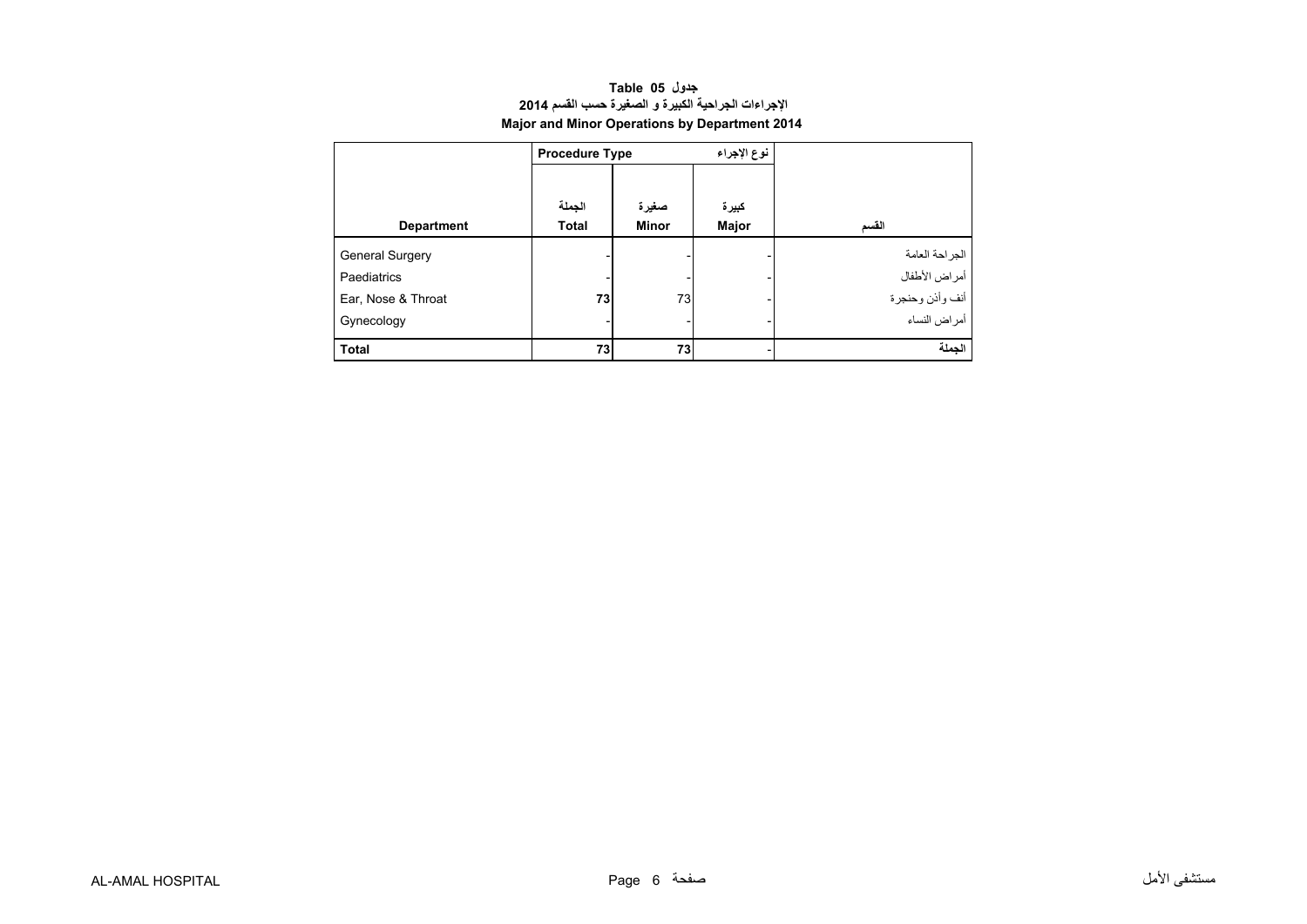<span id="page-5-0"></span>

|                             | Total        |        | الجملة      | Non-Bahraini |        | غیر بحرینی     | بحرينى<br><b>Bahraini</b> |        |       |               |
|-----------------------------|--------------|--------|-------------|--------------|--------|----------------|---------------------------|--------|-------|---------------|
|                             |              |        |             |              |        |                |                           |        |       |               |
|                             | الجملة       | أنشى   | ذكر         | الجملة       | أننى   | ذكر            | الجملة                    | أنشى   | ذكر   |               |
| <b>Type of Treatment</b>    | <b>Total</b> | Female | <b>Male</b> | <b>Total</b> | Female | <b>Male</b>    | <b>Total</b>              | Female | Male  | نوع العلاج    |
| General treatment           | 14,000       | 8,020  | 5,980       | 1,877        | 1,542  | 335            | 12,123                    | 6,478  | 5,645 | العلاج العام  |
| Extraction                  | 2,994        | 2,557  | 437         | 330          | 225    | 105            | 2,664                     | 2,332  | 332   | قلع الأسنان   |
| <b>Root Canal Treatment</b> | 1,618        | 1,271  | 347         | 347          | 315    | 32             | 1,271                     | 956    | 315   | علاج جذر اللب |
| Filling                     | 2,292        | 1,997  | 295         | 16           | 10     | 6              | 2,276                     | 1,987  | 289   | حشو الأسنان   |
| Bleaching                   | 1,157        | 823    | 334         | 58           | 58     |                | 1,099                     | 765    | 334   | تبييض الأسنان |
| Denture                     | 1,694        | 1,403  | 291         | 302          | 236    | 66             | 1,392                     | 1,167  | 225   | تركيب الأسنان |
| Scaling                     | 164          | 117    | 47          |              | 5      | $\overline{2}$ | 157                       | 112    | 45    | تقليح الأسنان |
| <b>Total</b>                | 23,919       | 16,188 | 7,731       | 2,937        | 2,391  | 546            | 20,982                    | 13,797 | 7,185 | الجملة        |

#### **جدول 06 Table عالج األسنان حسب نوع العالج <sup>و</sup> الجنسية <sup>و</sup> النوع <sup>2014</sup> Dental Treatment by Type of Treatment, Nationality and Sex 2014**